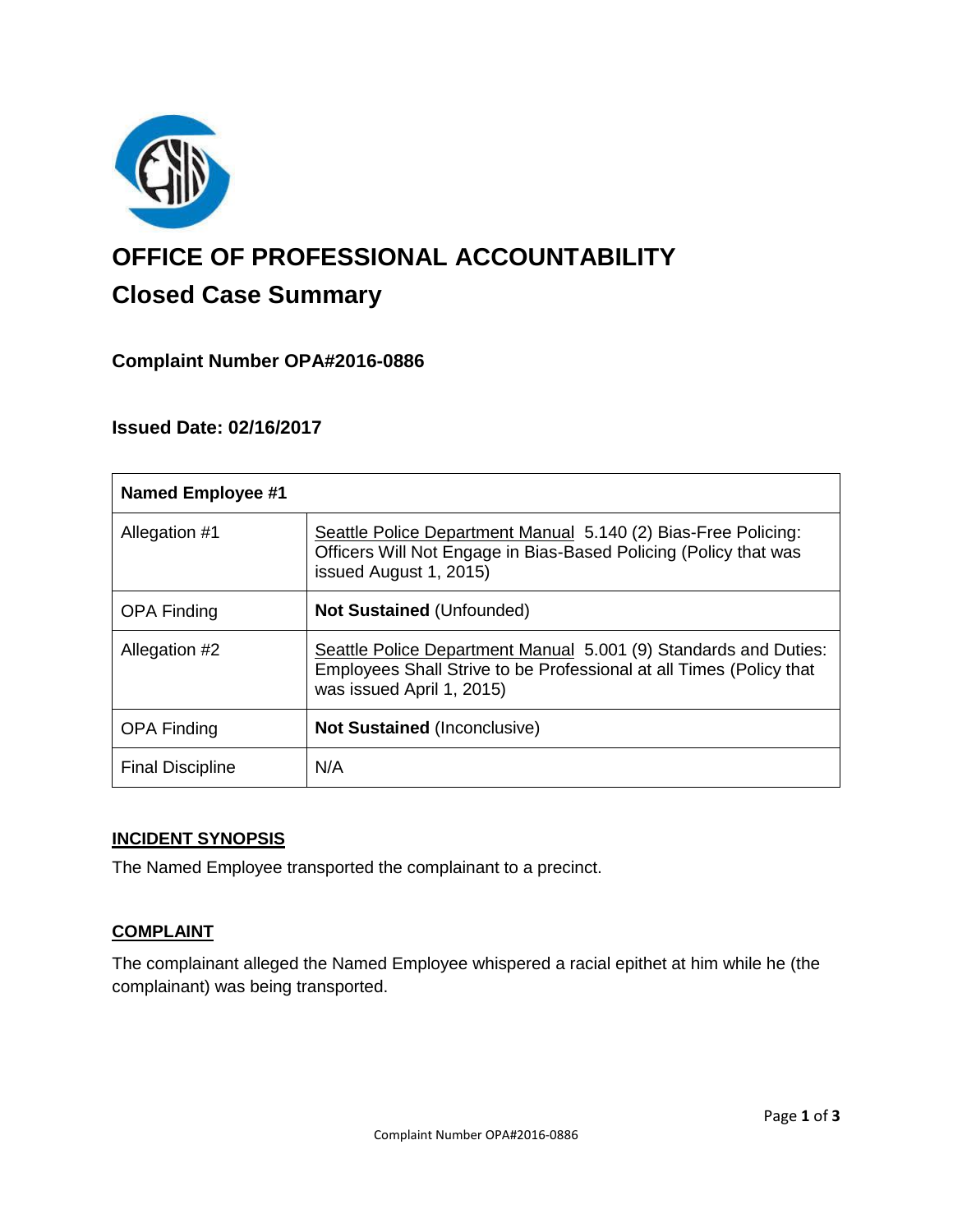## **INVESTIGATION**

The OPA investigation included the following actions:

- 1. Review of the complaint memo
- 2. Review of In-Car Videos (ICV)
- 3. Search for and review of all relevant records and other evidence
- 4. Interview of SPD employee

## **ANALYSIS AND CONCLUSION**

The Named Employee was not the officer who made the decision to stop the complainant for riding his bicycle without a helmet, nor did he make the decision to take the complainant into custody for an outstanding arrest warrant. The Named Employee's only role in this incident was as a transport officer. For this reason, the OPA Director found no evidence to support the allegation the Named Employee engaged in bias-based policing.

The complainant alleged the Named Employee, while riding as the front seat passenger in the police car transporting the complainant to the precinct, turned his head to face the back seat and mouthed the "N" word to the complainant. The rear-facing ICV in the transport car recorded the complainant directing insults and taunts at the Named Employee. The complainant even asked the Named Employee to use the "N" word at one point. The ICV also captured a moment when the complainant appeared to react violently to something in front of him by rising up in his seat, straining forward against the seatbelt and shouting that the Named Employee had just turned and called him by the "N" word. The Named Employee adamantly denied speaking or even moving his lips to form this word. The Named Employee told OPA he did turn his head back to face the complainant at about the time the complainant reacted forcefully and accused the Named Employee of mouthing the "N" word. However, the Named Employee said he did not say or mouth anything, let alone the "N" word, but turned to face the complainant to see why he was moving around so much in the back seat. In evaluating the evidence from the investigation, the OPA Director did not find a preponderance of evidence to prove the Named Employee did not say or mouth the "N" word. Similarly, the OPA Director did not find a preponderance of evidence to support the allegation. It was possible the Named Employee did what the complainant alleged, this would not have been inconsistent with the evidence, other than the Named Employee's own denial. At the same time, it was equally possible the Named Employee did not mouth the offensive word and the complainant staged the event and his reaction to make it seem like the Named Employee did.